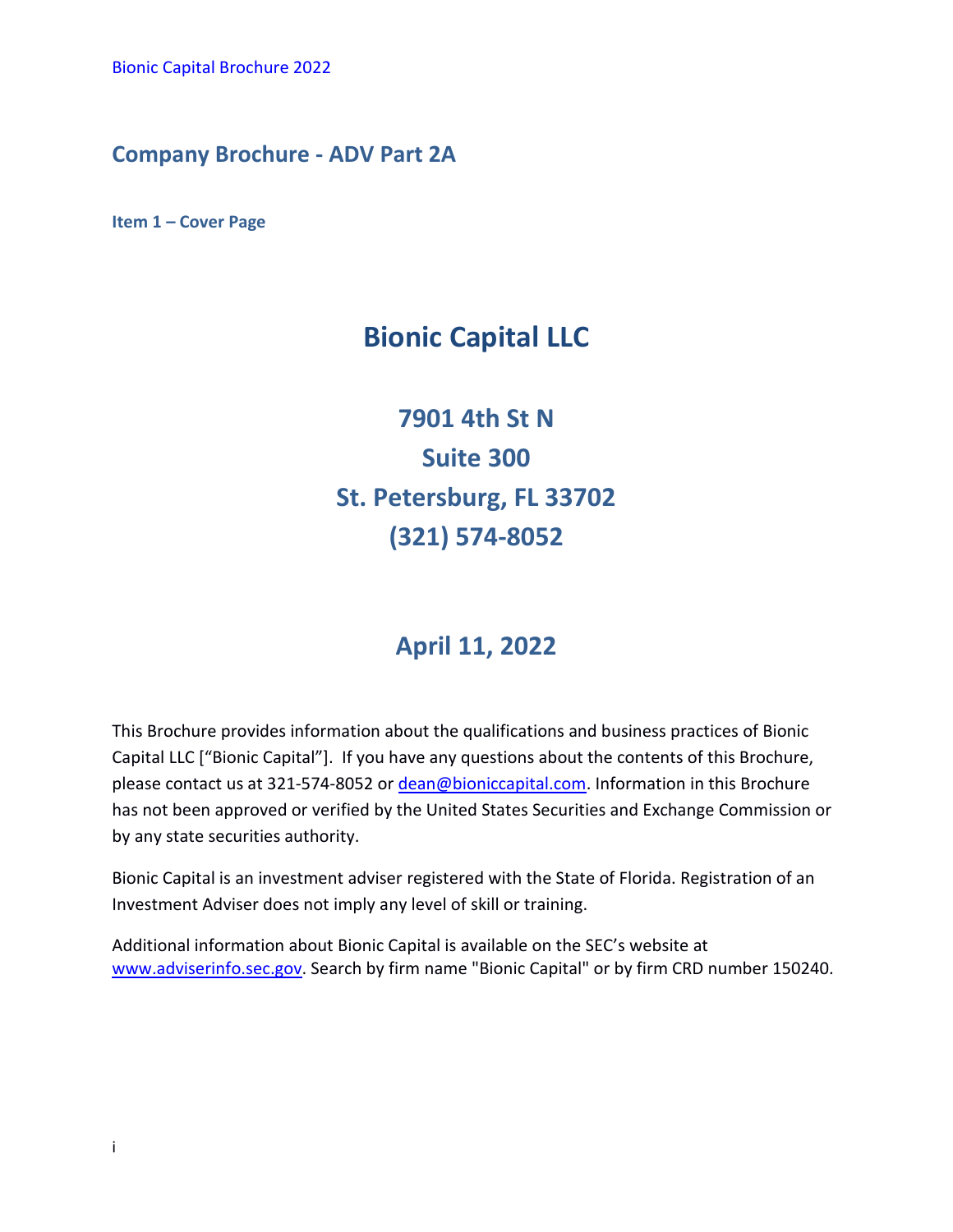## <span id="page-1-0"></span>**Item 2 – Material Changes**

Bionic Capital is newly structured as a limited liability company (LLC) under the laws of Florida. The firm is registered as an investment advisor through the state of Florida. It is no longer a California-registered investment advisor.

Pursuant to SEC Rules, Bionic Capital ensures that clients receive our company Brochure, including a summary of any material changes, within 120 days of the close of our fiscal year.

We will provide a new Brochure as necessary based on material changes or new information, at any time, without charge. Our Brochure may be requested by contacting Dean Erickson, CFA, Manager and CEO, at 321-574-8052 or [dean@bioniccapital.com.](mailto:dean@bioniccapital.com?subject=Brochure)

Additional information about Bionic Capital is available via the SEC's web site [www.adviserinfo.sec.gov](https://www.adviserinfo.sec.gov/). The SEC's web site also provides information about any persons affiliated with Bionic Capital who are registered, or are required to be registered, as investment adviser representatives of Bionic Capital.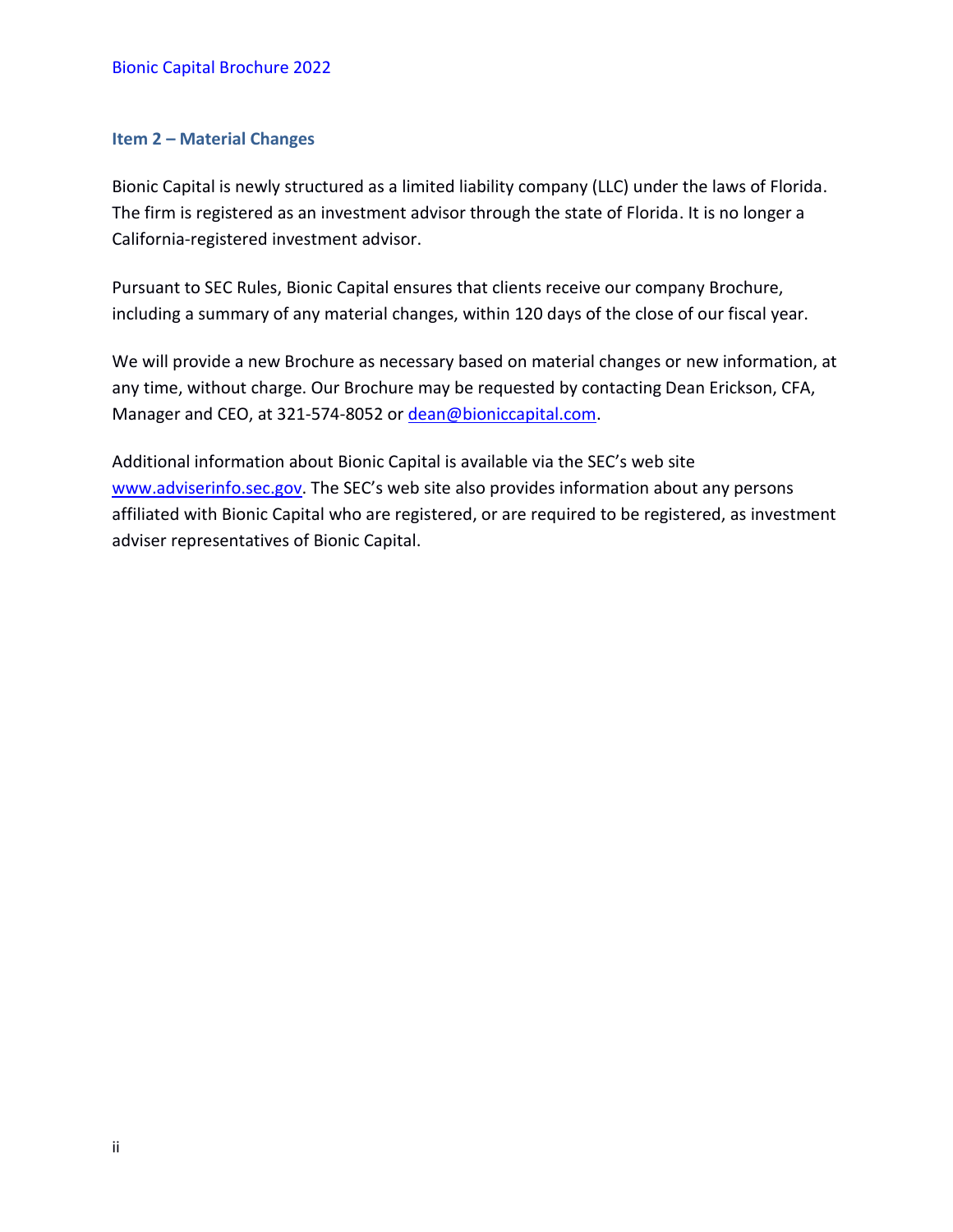# <span id="page-2-0"></span>**Item 3 - Table of Contents**

<span id="page-2-1"></span>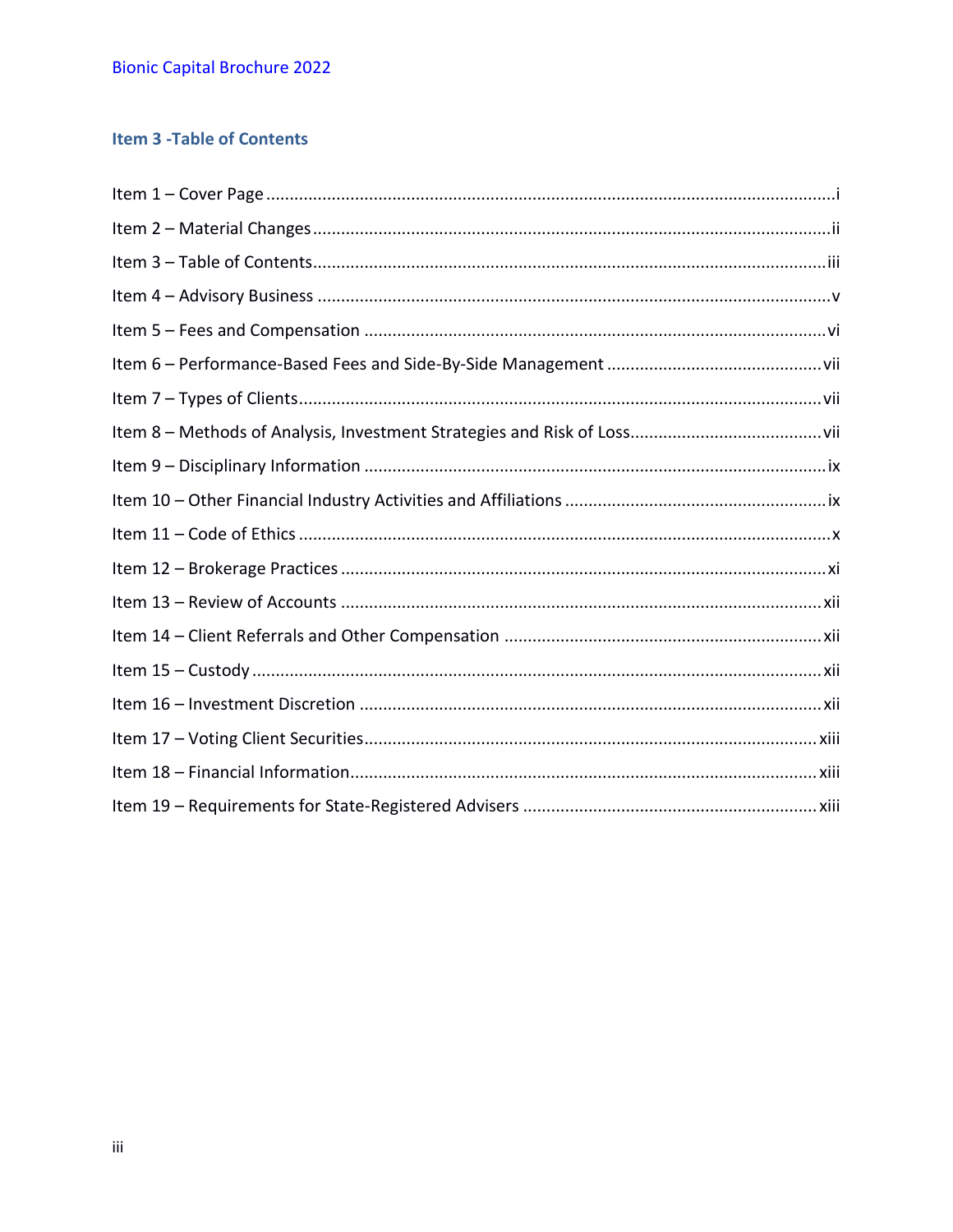#### **Item 4 – Advisory Business**

Bionic Capital may serve the investment and wealth management needs of individuals, families, foundations, endowments and other institutions. Currently, the firm provides investment advisory services primarily to non-institutional clients. The company is organized under the laws of the State of Florida and is founded, owned and managed by Dean Erickson, CFA.

Bionic Capital advises on and manages public markets investments including stocks, bonds, exchange-traded funds ["ETFs"], closed-end funds ["CEFs"], and mutual funds. We may also advise on private market investments, including third-party hedge funds, and cryptocurrency investments. We manage client assets on a discretionary basis only. Each investment management solution, including diversification and asset allocation profile, is tailored to the specific client based upon their needs, goals, time horizons, and risk tolerances. Because of these and other factors, client portfolios may differ from one another and may differ substantially. Although we serve as a wealth management and problem-solving resource for every client, we do not hold ourselves out as financial planners.

We consider non-investment-related factors in determining client solutions, including existing unrealized gains, tax brackets, and client preferences, among many others. Clients may impose restrictions upon the types of securities held in their portfolios. There is no guarantee that any investment portfolio will be successful and clients may lose money.

Bionic Capital will explain the fee structure, account minimums, risks and potential benefits of investing to each client, and supply each client with this Brochure and any applicable thirdparty and other disclosures.

As of April 11, 2022, Bionic Capital managed approximately \$21 million in client assets, all on a discretionary basis.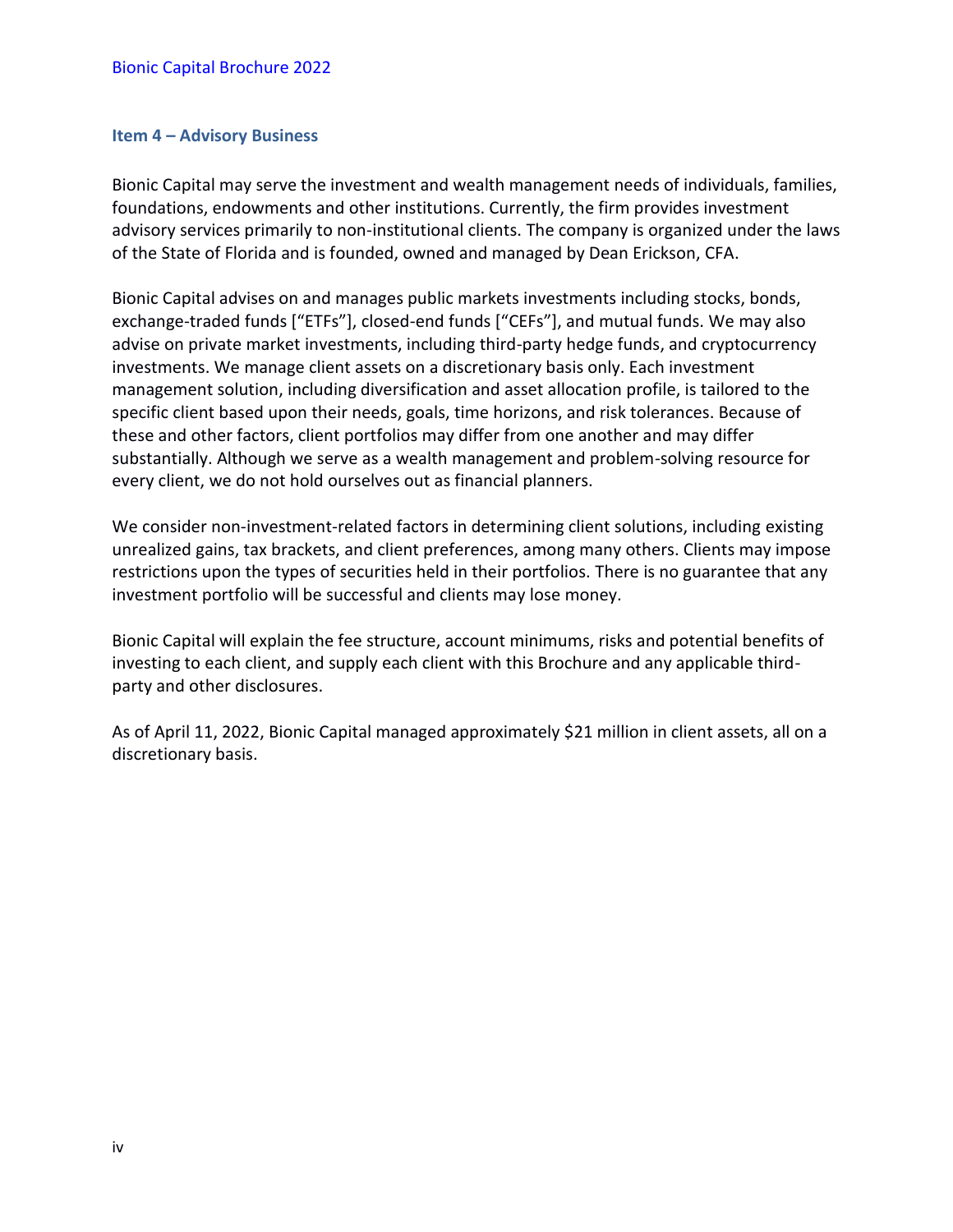### <span id="page-4-0"></span>**Item 5 – Fees and Compensation**

Bionic Capital is typically compensated through a management fee calculated as a percentage of assets under management at month-end. Fees are deducted directly from client accounts, with prior client approval, each month, in arrears.

Bionic Capital's standard advisory fee rate ranges from 0.50% to 1.0%. Rates and minimum account sizes are negotiable. Our standard fee schedule is as follows:

| <b>Assets Managed</b>     | <b>Fee Rate</b> |
|---------------------------|-----------------|
| $$0 - $1,000,000$         | 1.00%           |
| \$1,000,001 - \$3,000,000 | 0.75%           |
| \$3,000,001 - \$5,000,000 | 0.60%           |
| Over \$5,000,000          | 0.50%           |

Fee calculations are made as follows: (yearly percentage fee X # of days in month/365) X month-end net asset value (total value less any margin borrowings) = monthly advisory fee

Example: (1.00% X 31/365) X \$450,000 = \$382.19/monthly fee

Bionic Capital may be deemed to have constructive custody due to its ability to withdraw management fees directly from client accounts. To avoid physical custody, Bionic Capital receives written authorization to withdraw fees from each client account, its custodian sends client statements showing fee deductions at least as often as we charge fees, and it sends clients fee invoices at or around the time of fee deductions.

Fees are charged after service is rendered, so no refunds will be available. An advisory contract may be terminated either by the client or by Bionic Capital with thirty days written notice (physical or electronic). Lower fees for comparable services may be available elsewhere. It is the client's responsibility to confirm that any fees charged are correct.

Bionic Capital's advisory fees are exclusive of brokerage commissions, transaction fees, and other related costs and expenses which may be incurred. Clients may incur charges imposed by custodians, brokers, and other third parties, such as fees charged by fund managers, custodial fees, deferred sales charges, odd-lot differentials, transfer taxes, wire transfer and electronic fund fees, and other fees and taxes on brokerage accounts and securities transactions. Bionic Capital shall not receive any portion of these commissions, fees, and costs.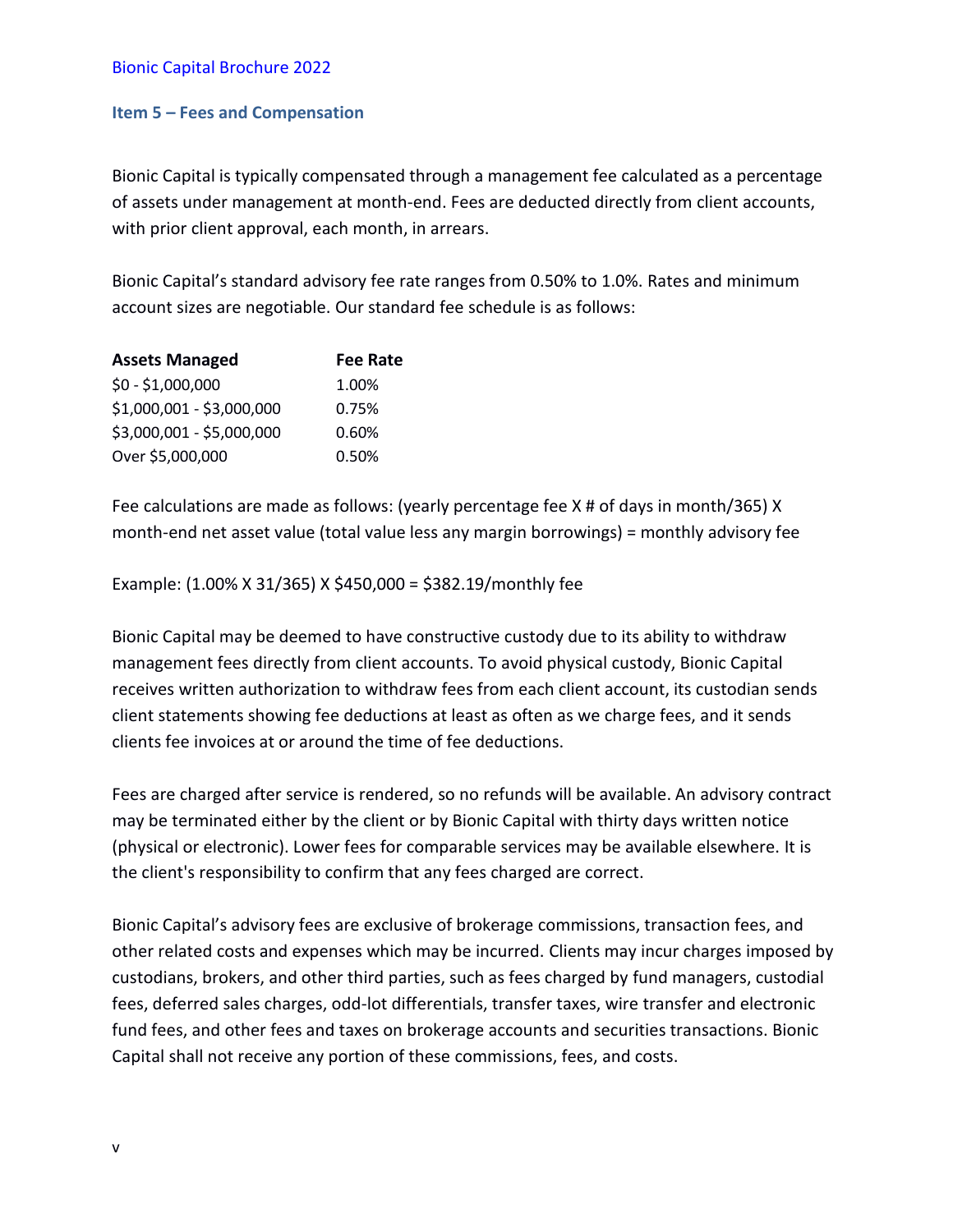## <span id="page-5-0"></span>**Item 6 – Performance-Based Fees and Side-By-Side Management**

Bionic Capital does not currently charge nor accept performance-based fees (fees based on a share of capital gains on or capital appreciation of the assets of a client).

## <span id="page-5-1"></span>**Item 7 – Types of Clients**

Bionic Capital may provide portfolio management services to individuals, high net worth individuals, corporate pension and profit-sharing plans, Taft-Hartley plans, charitable institutions, foundations, endowments, municipalities, registered mutual funds, private investment funds, trust programs, sovereign funds, foreign funds such as UCITs and SICAVs, and other U.S. and international institutions.

# <span id="page-5-2"></span>**Item 8 – Methods of Analysis, Investment Strategies and Risk of Loss**

## **Investing in securities involves risk of loss that clients should be prepared to bear.**

In making discretionary investment decisions, Bionic Capital uses a variety of publicly available investment research and informational resources. Resources include those from Morningstar®, Standard and Poor's, Thomson Reuters, Argus, Jaywalk, First Call, TheStreet.com and other nationally known providers, as well as CNBC, Bloomberg, Barron's, Wall Street Journal, Yahoo Finance and Google Finance, among others. Fundamental valuations and technical analysis may be considered in buying and selling investments. Portfolio allocation and rebalancing tools from our custodians, TD AMERITRADE Institutional, and Interactive Brokers, and other third-parties may be used to help maintain appropriate diversification and risk levels for clients. Bionic Capital does not attempt to meet strict exposure levels to every asset class or geography or to replicate the returns of any particular index.

Depending upon a client's risk profile and preferences, equity and index options, merger investing, inverse or leveraged ETFs, and alternative strategies may be utilized in an attempt to add portfolio returns while managing risk.

**Risk Disclosures**: Bionic Capital makes every attempt to suit an investment strategy to the needs and desires of the client and to ensure its appropriateness, but each client is responsible for understanding the risks of the various securities and products that may be utilized. Prospective clients should list in writing specific securities and products they wish NOT to be utilized in their investment portfolios prior to entering into an advisory contract.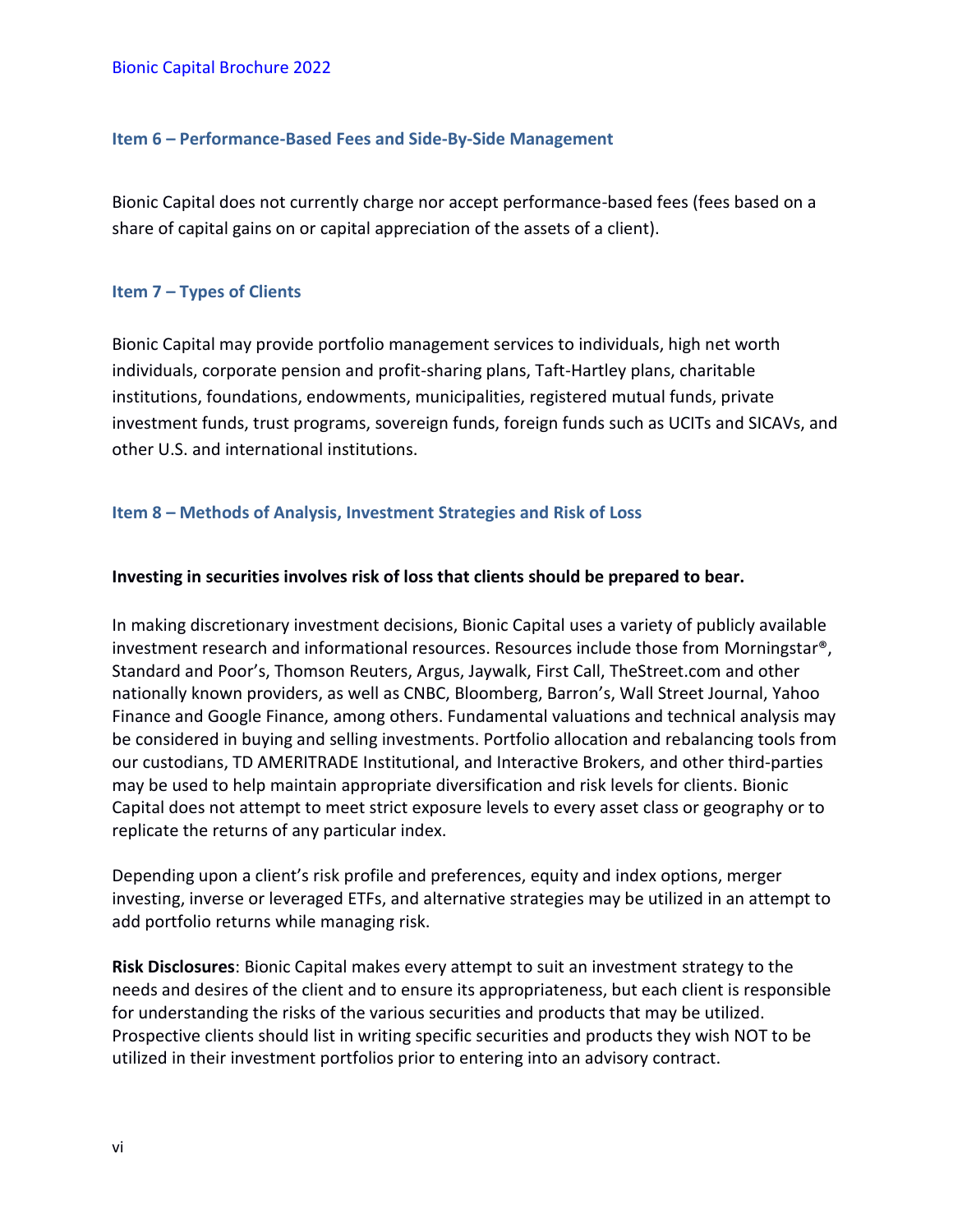**Due to the risks inherent in options investing, prospective clients of any options strategy must read "Characteristics and Risks of Standardized Options," and its updated disclosures**, copies of which are available through our website, [www.bioniccapital.com,](https://www.bioniccapital.com/legal-disclosures/) and through your investment advisor representative.

**Merger investing involves investing in company takeover targets prior to or after a merger announcement and is not suitable for most investors.** Merger investing can be complex and involve significant and varied risks. Large investments losses may occur.

**Alternative strategies may include long/short strategies, managed futures, and commodities investing and are not suitable for all investors.** An alternative strategy may not achieve its desired purpose and can lose money.

**Shorting strategies are subject to a number of risks and are not suitable for all investors**. Short selling involves increased risks and costs, and you may lose more than the amount you invest.

The general risks of ETF investing and the specific risks of leveraged and inverse ETFs should be understood before a prospective client enters into an advisory contract. **Inverse and leveraged ETFs are not suitable for all investors. These ETFs should be utilized only by investors who (a) understand the risks associated with the use of leverage, (b) understand the consequences of seeking daily leveraged investment results, and (c) understand the risks of shorting.**

The more an ETF invests in leveraged instruments, the more the leverage will magnify any gains or losses on those investments. Inverse ETFs involve certain risks, which include increased volatility due to the ETFs' possible use of short sales of securities and derivatives, such as options and futures. The ETFs' use of derivatives, such as futures, options and swap agreements, may expose the ETF' shareholders to additional risks that they would not be subject to if they invested directly in the securities underlying those derivatives. Leveraged and inverse ETFs seek to provide investment results that match the performance of a specific benchmark, before fees and expenses, on a daily basis. Because these ETFs seek to track the performance of their benchmark on a daily basis, mathematical compounding, especially with respect to those Funds that use leverage as part of their investment strategy, may prevent a fund from correlating with the monthly, quarterly, annual or other period performance of its benchmark. **Due to the compounding of daily returns, leveraged and inverse ETFs' returns over periods other than one day will likely differ in amount and possibly direction from the benchmark return for the same period.** For those ETFs that consistently apply leverage, the value of the ETF's shares will tend to increase or decrease more than the value of any increase or decrease in its benchmark index. These ETFs generally rebalance their portfolios on a daily basis, increasing exposure in response to that day's gains or reducing exposure in response to that day's losses. Daily rebalancing will impair an ETF's performance if the benchmark experiences volatility.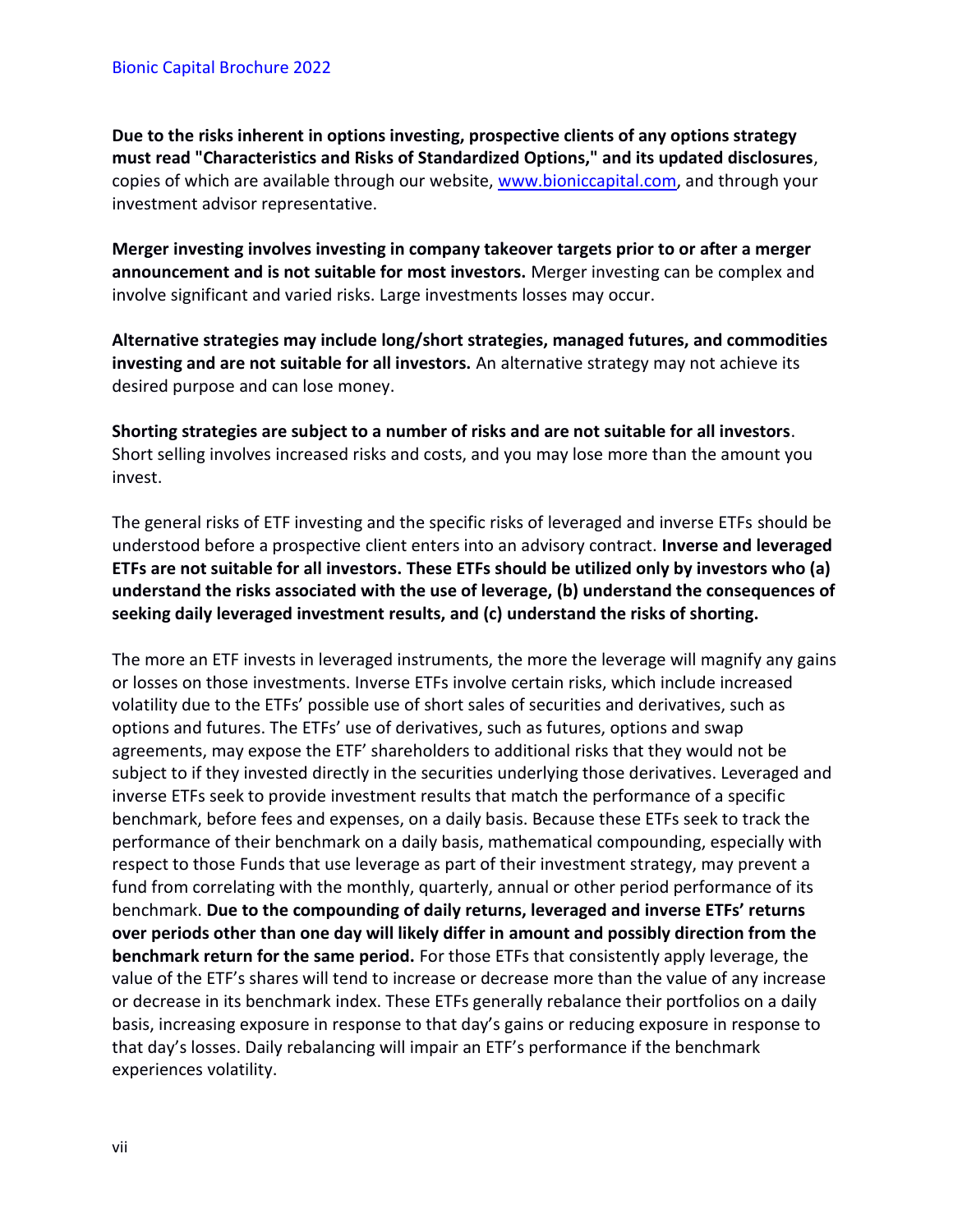#### <span id="page-7-0"></span>**Item 9 – Disciplinary Information**

Bionic Capital has no legal or disciplinary events to disclose that would be material to your evaluation of Bionic Capital or the integrity of Bionic Capital's management.

#### <span id="page-7-1"></span>**Item 10 – Other Financial Industry Activities and Affiliations**

There are no other financial industry activities or affiliations at the current time.

#### <span id="page-7-2"></span>**Item 11 – Code of Ethics**

Bionic Capital has adopted the CFA Institute's Code of Ethics and Standards of Professional Conduct ["the Code of Ethics"] for all of its current and future employees, regardless of whether they possess a CFA charter. Bionic Capital claims compliance with the CFA Institute Code of Ethics and Standards of Professional Conduct. This claim has not been verified by CFA Institute.

Company employees must:

· Act with integrity, competence, diligence, respect, and in an ethical manner with the public, clients, prospective clients, employers, employees, colleagues in the investment profession, and other participants in the global capital markets.

· Place the integrity of the investment profession and the interests of clients above their own personal interests.

· Use reasonable care and exercise independent professional judgment when conducting investment analysis, making investment recommendations, taking investment actions, and engaging in other professional activities.

· Practice and encourage others to practice in a professional and ethical manner that will reflect credit on us and the profession.

· Promote the integrity of, and uphold the rules governing, capital markets.

· Maintain and improve their professional competence and strive to maintain and improve the competence of other investment professionals.

A copy of the Code of Ethics will be made available to any client or prospect upon request and is available through the company's website, [www.bioniccapital.com,](https://www.bioniccapital.com/legal-disclosures/) and through the CFA Institute's website, [https://www.cfainstitute.org/en/ethics/codes/code-of-ethics-and](https://www.cfainstitute.org/en/ethics/codes/code-of-ethics-and-standards-of-professional-conduct)[standards-of-professional-conduct](https://www.cfainstitute.org/en/ethics/codes/code-of-ethics-and-standards-of-professional-conduct)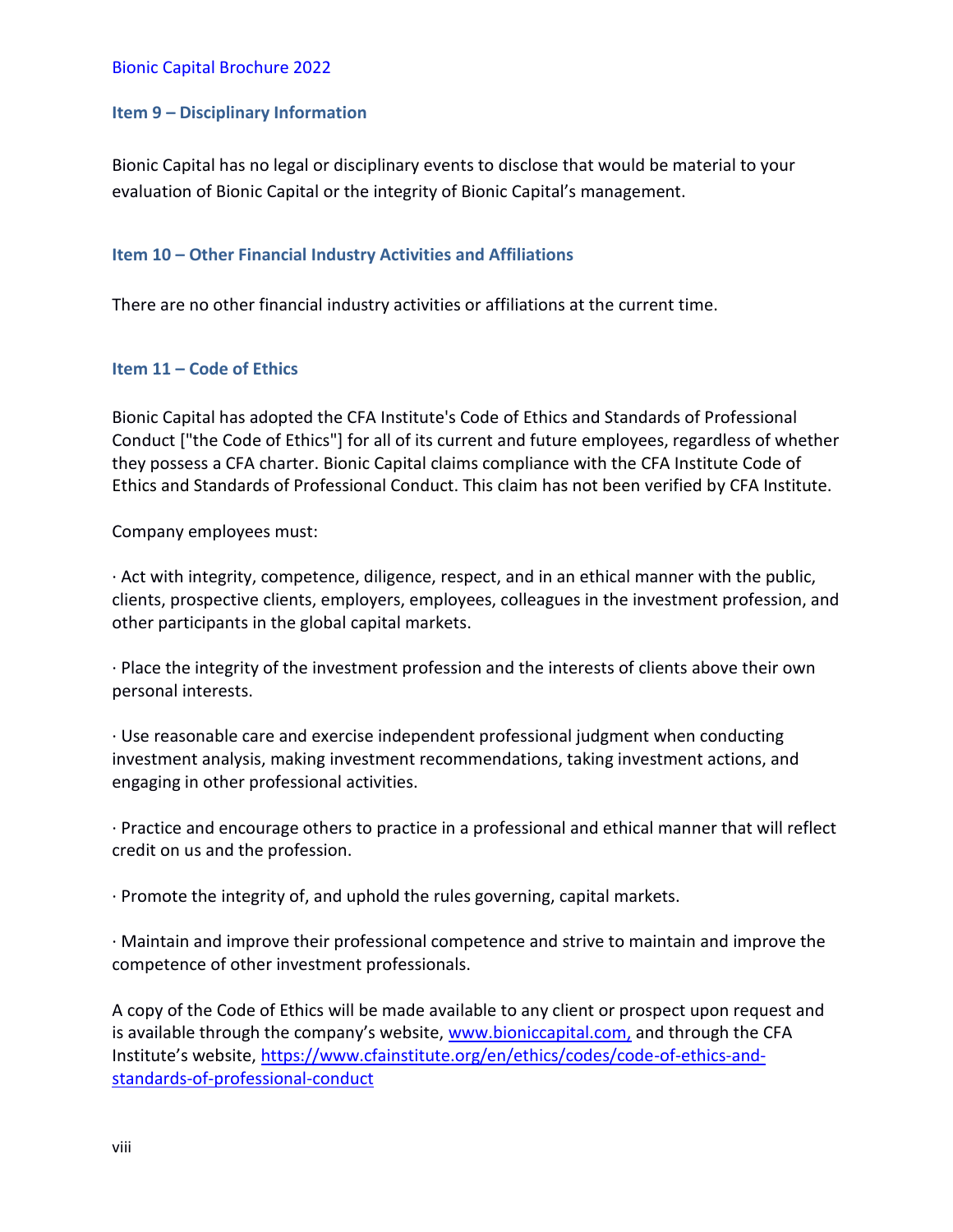Bionic Capital is a fiduciary and must act in the best interest of its clients. At times, Bionic Capital may purchase or sell for client accounts securities in which Bionic Capital, its affiliates, supervised persons and/or clients, directly or indirectly, have a position of interest. Subject to satisfying the Code of Ethics and applicable laws, officers, directors, employees and all supervised persons of Bionic Capital and its affiliates may trade for their own accounts in securities which are recommended to and/or purchased for Bionic Capital's clients. Despite the company's best efforts, there is a possibility that such persons and affiliates might benefit from market activity by a client in a security held by an employee. Trading is continually monitored to reasonably prevent conflicts of interest between Bionic Capital and its clients.

Certain affiliated accounts may trade in the same securities with client accounts on an aggregated basis when consistent with Bionic Capital's obligation of best execution. In such circumstances, the affiliated and client accounts will share commission costs equally and receive securities at a total average price. Bionic Capital will retain records of the trade order (specifying each participating account) and its allocation. Completed orders will be allocated as specified, per custodial requirements. Partially filled orders will be allocated on a pro rata basis, if cost practicable.

Bionic Capital makes every effort to aggregate trade positions when possible and allocate trades fairly to its clients. Because Bionic Capital may utilize multiple custodians, trading platforms, and strategies, there is no guarantee that every client will receive the same price for their securities.

All supervised persons at Bionic Capital must acknowledge the terms of the Code of Ethics annually, or as amended.

# <span id="page-8-0"></span>**Item 12 – Brokerage Practices**

Soft dollars are considered benefits provided to an investment firm (Bionic Capital) by a custodian or broker-dealer from commissions or fees received by that custodian for client accounts or funds managed by the investment firm. Bionic Capital receives no direct soft dollar payments from any provider.

However, it does receive economic benefits from its choice of custodian(s) due to receiving trading and asset allocation technology, brokerage services, and economic and securities research, among other benefits, in exchange for placing client accounts with the custodian. At least once annually, Bionic Capital reviews its choice of custodian(s) and the benefits it receives and attempts to determine the costs and benefits to its clients.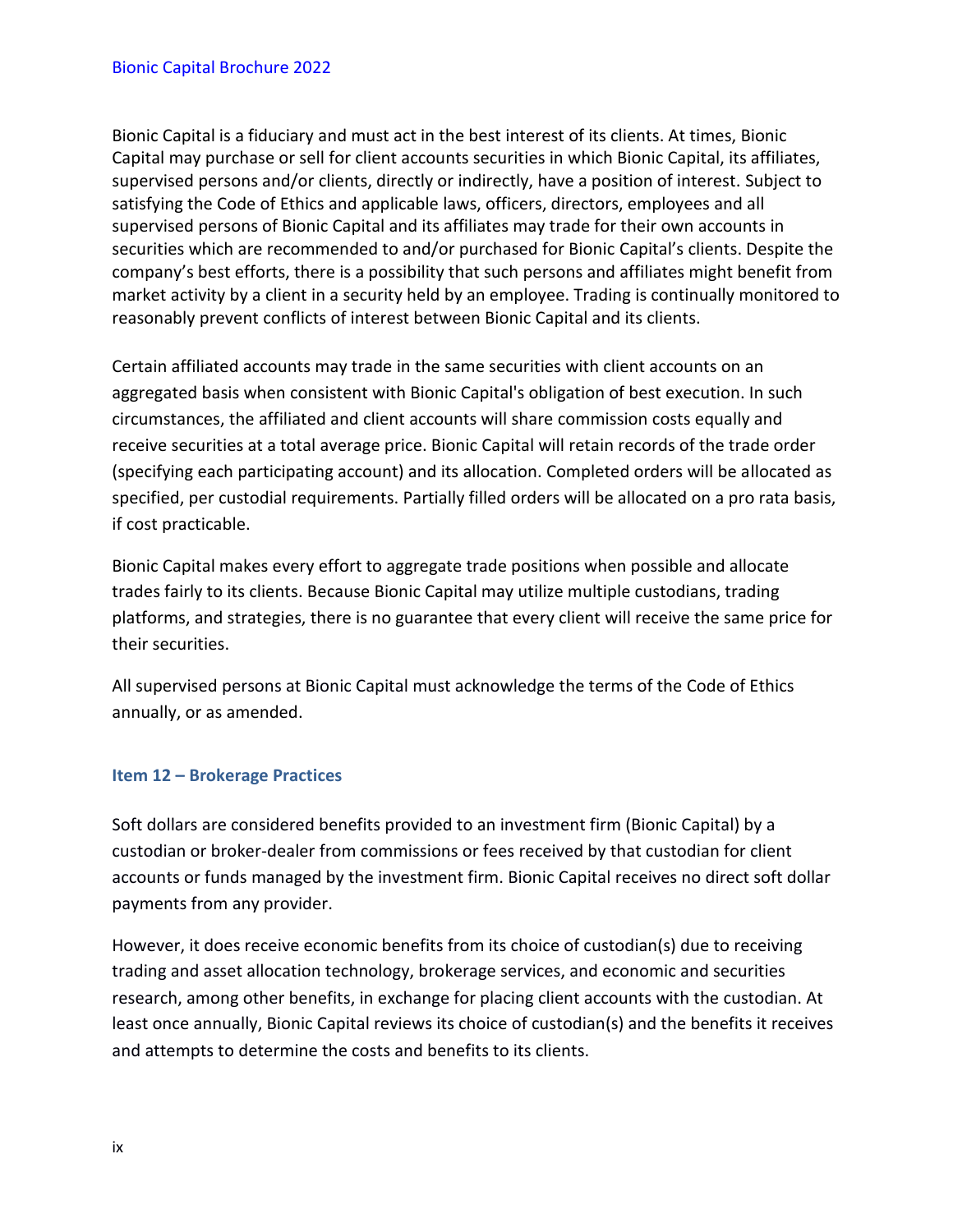We review our custodians and their brokerage services in an effort to ensure fairness and best practices, including those for trading and order routing, for our clients. Before accounts are opened, clients receive a disclosure from their custodian that explains these practices.

Bionic Capital makes every effort to select financially strong, cost competitive custodians and brokers that offer a wide range of valuable services to our clients and currently utilizes the services of TD AMERITRADE Institutional and Interactive Brokers. We believe our choices of all third-party providers have been made in the best interests of our clients.

#### <span id="page-9-0"></span>**Item 13 – Review of Accounts**

Investment accounts are normally reviewed each business day by Dean Erickson, CFA, the company's CEO and Chief Investment Officer. Market opportunities and risk exposures are assessed. Changes in investments may be triggered by material market, economic or political events and other factors, or by changes in a client's financial situation. Clients are solely responsible for alerting their investment advisor representative to changes in their financial situation. Client reviews are available on an as-requested basis, typically occurring once per year, and may be conducted by email, phone, Skype or other video platforms. Client reviews are conducted by Mr. Erickson or the client's investment advisor representative, if not Mr. Erickson.

Clients generally receive monthly statements listing all securities positions, current market values and monthly account activity from their custodian. Clients also receive online account access to facilitate their review of positions, valuations and activity.

# <span id="page-9-1"></span>**Item 14 – Client Referrals and Other Compensation**

Bionic Capital does not pay and does not receive revenue for client referrals.

## <span id="page-9-2"></span>**Item 15 – Custody**

Bionic Capital handles no client cash, checks or securities and is not deemed to have physical custody of client assets. Clients currently receive statements directly from the third-party broker dealer, bank or other qualified custodian that holds and maintains clients' investment assets. Bionic Capital may be deemed to have constructive custody due to its ability to withdraw fees directly from client accounts. Refer to Item 5 for more information.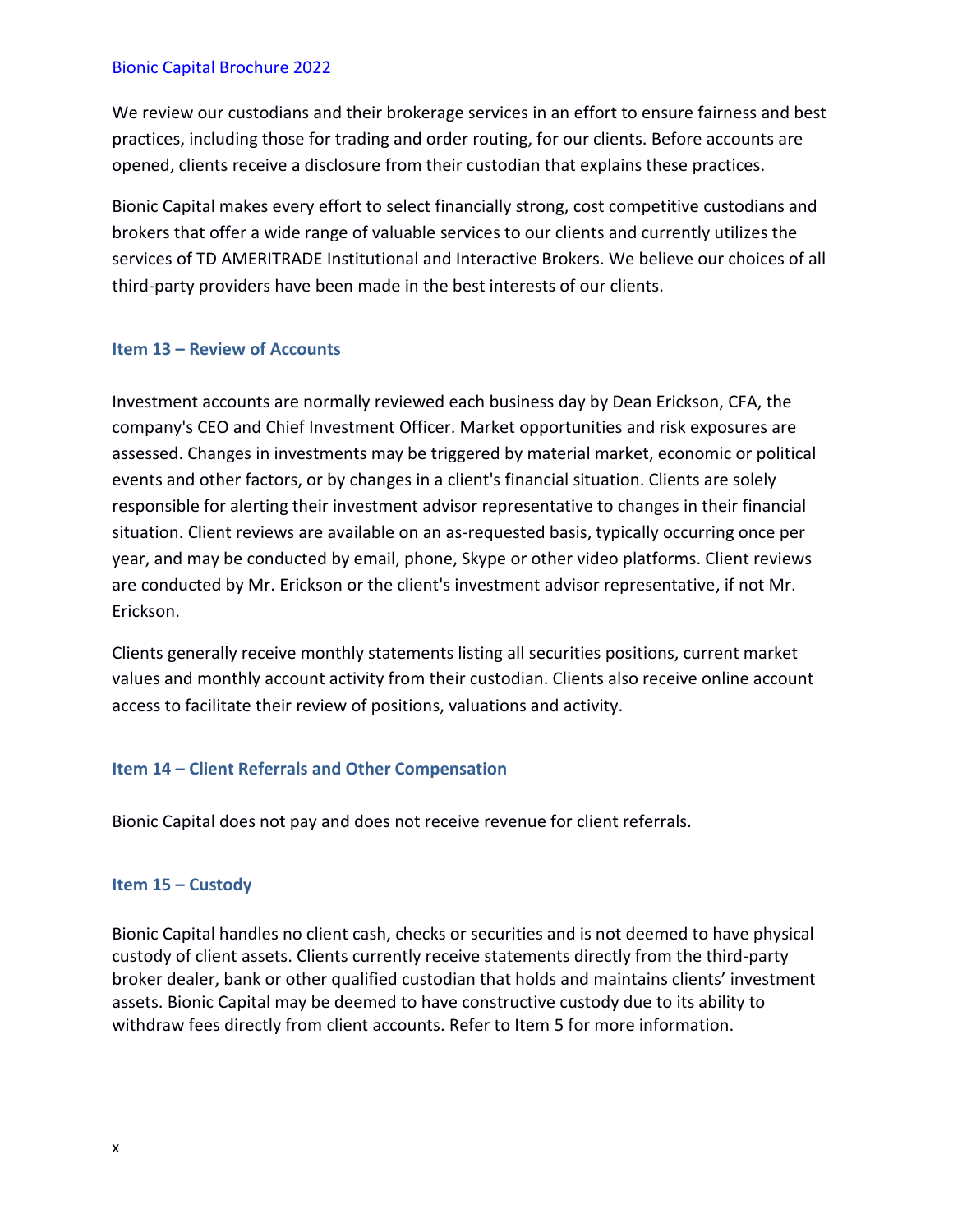#### <span id="page-10-0"></span>**Item 16 – Investment Discretion**

Bionic Capital requires discretionary authority from the client at the outset of an advisory relationship to select the identity and amount of securities to be bought or sold. In all cases, however, such discretion is to be exercised in a manner consistent with the stated investment objectives for the particular client account.

<span id="page-10-1"></span>Bionic Capital observes the investment policies, limitations and restrictions of the clients it advises. Investment guidelines and restrictions must be provided to Bionic Capital in writing.

#### **Item 17 – Voting Client Securities**

Client shall be responsible for voting proxies on their shares. However, if Client contractually chooses not to vote their proxies, Adviser may, in its sole discretion, vote the Client's proxies as it determines is in the best interest of said Client. In no event is Adviser obligated to vote client proxies.

#### <span id="page-10-2"></span>**Item 18 – Financial Information**

Registered investment advisers are required in this Item to provide you with certain financial information or disclosures about their financial condition. Bionic Capital has no financial commitment that impairs its ability to meet contractual and fiduciary commitments to clients, and has not been the subject of a bankruptcy proceeding.

#### <span id="page-10-3"></span>**Item 19 – Requirements for State-Registered Advisers**

Dean Erickson, CFA, is Managing Member, CEO, Chief Investment Officer, and Chief Compliance Officer of Bionic Capital and is responsible for firm management and compliance, investment advice and portfolio management. Born in 1958, he is a 1982 graduate of Brown University with a degree in mathematical-economics.

He attained the Chartered Financial Analyst designation in 1987. He began his career at Miller Tabak & Company in New York City as an options trader and arbitrageur, before managing a merger arbitrage portfolio for the same firm. Subsequently, he worked at Moseley Securities in their high yield bond department and at Bear Stearns where he assisted a hedge fund portfolio manager.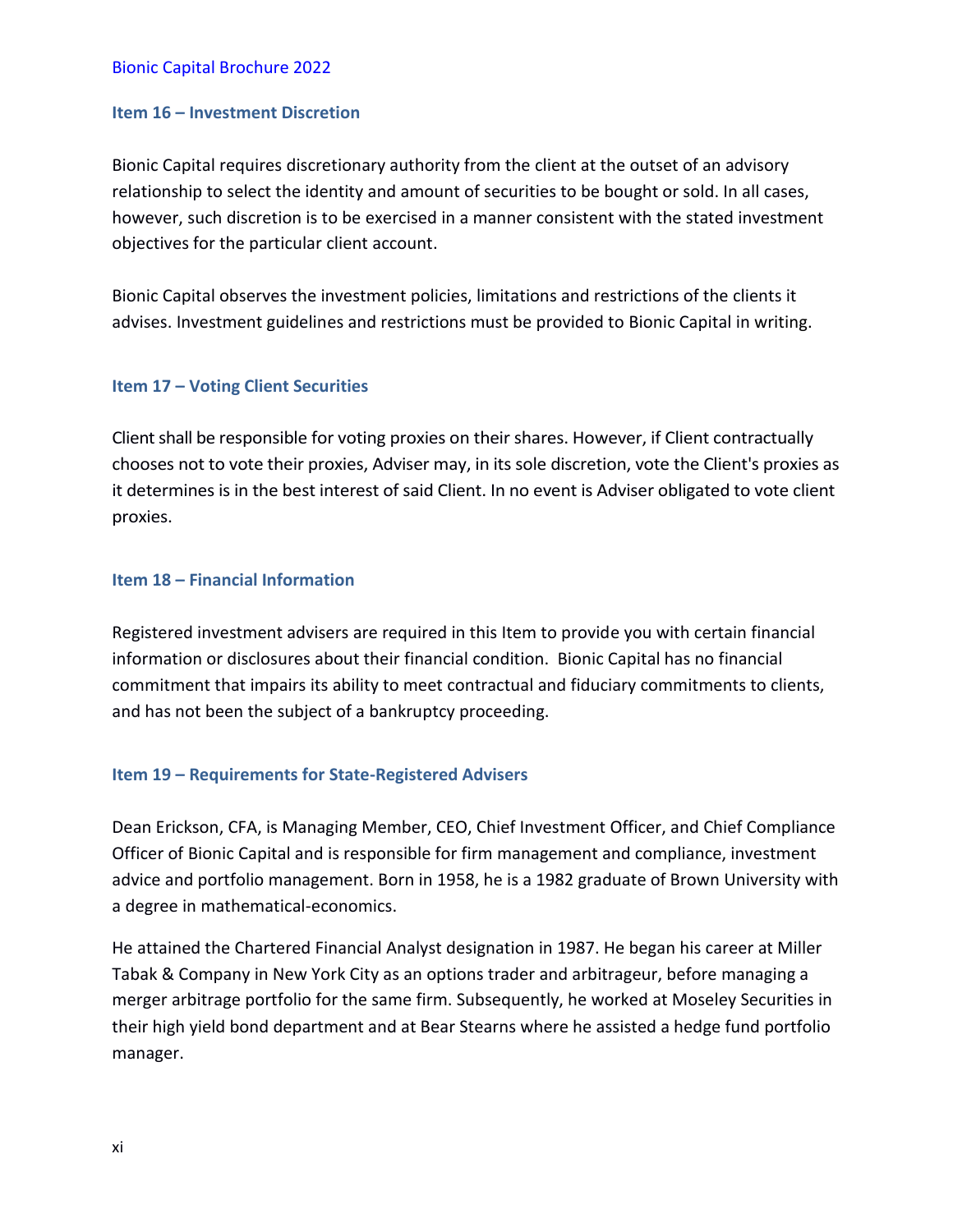For more than fifteen years, Mr. Erickson was a private investor, not associated with any investment firm. More recently, he was a financial advisor at UBS Financial Services, LLC from 2006 to 2008 and an independent financial advisor with Erickson Capital. He founded Bionic Capital LLC in 2009 and the newly-organized Bionic Capital LLC in 2021.

# **CFA Charter Financial Advisor Statement for SEC Form ADV**

The Chartered Financial Analyst (CFA) charter is a globally respected, graduate-level investment credential established in 1962 and awarded by CFA Institute — the largest global association of investment professionals.

There are currently more than 90,000 CFA charterholders working in 135 countries. To earn the CFA charter, candidates must: 1) pass three sequential, six-hour examinations; 2) have at least four years of qualified professional investment experience; 3) join CFA Institute as members; and 4) commit to abide by, and annually reaffirm, their adherence to the CFA Institute Code of Ethics and Standards of Professional Conduct.

# **High Ethical Standards**

The CFA Institute Code of Ethics and Standards of Professional Conduct, enforced through an active professional conduct program, require CFA charterholders to:

- Place their clients' interests ahead of their own
- Maintain independence and objectivity
- Act with integrity
- Maintain and improve their professional competence
- Disclose conflicts of interest and legal matters

# **Global Recognition**

Passing the three CFA exams is a difficult feat that requires extensive study (successful candidates report spending an average of 300 hours of study per level). Earning the CFA charter demonstrates mastery of many of the advanced skills needed for investment analysis and decision making in today's quickly evolving global financial industry. As a result, employers and clients are increasingly seeking CFA charterholders—often making the charter a prerequisite for employment.

Additionally, regulatory bodies in 19 countries recognize the CFA charter as a proxy for meeting certain licensing requirements, and more than 125 colleges and universities around the world have incorporated a majority of the CFA Program curriculum into their own finance courses.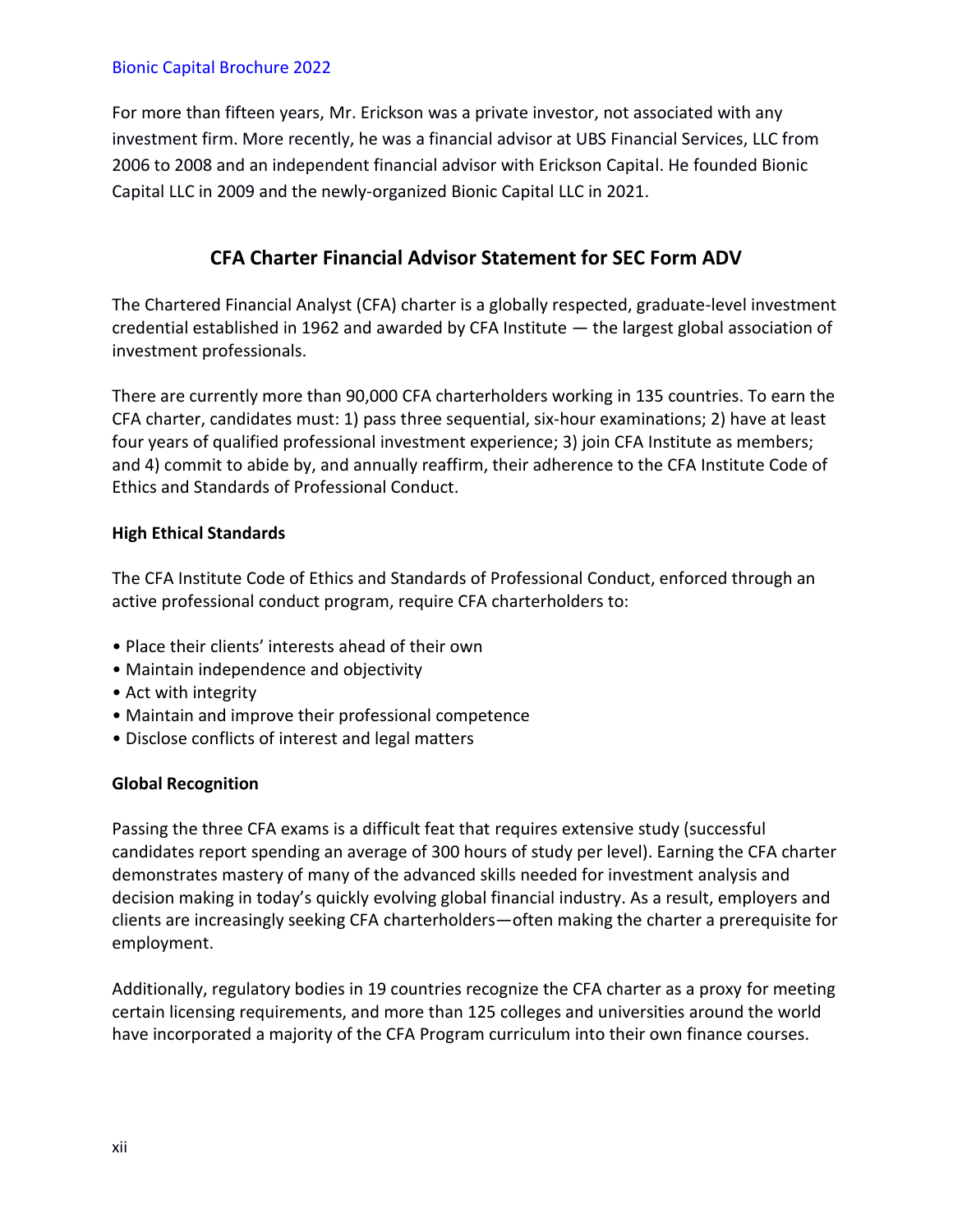## **Comprehensive and Current Knowledge**

The CFA Program curriculum provides a comprehensive framework of knowledge for investment decision making and is firmly grounded in the knowledge and skills used every day in the investment profession. The three levels of the CFA Program test a proficiency with a wide range of fundamental and advanced investment topics, including ethical and professional standards, fixed-income and equity analysis, alternative and derivative investments, economics, financial reporting standards, portfolio management, and wealth planning.

The CFA Program curriculum is updated every year by experts from around the world to ensure that candidates learn the most relevant and practical new tools, ideas, and investment and wealth management skills to reflect the dynamic and complex nature of the profession.

To learn more about the CFA charter, visit [www.cfainstitute.org.](https://www.cfainstitute.org/)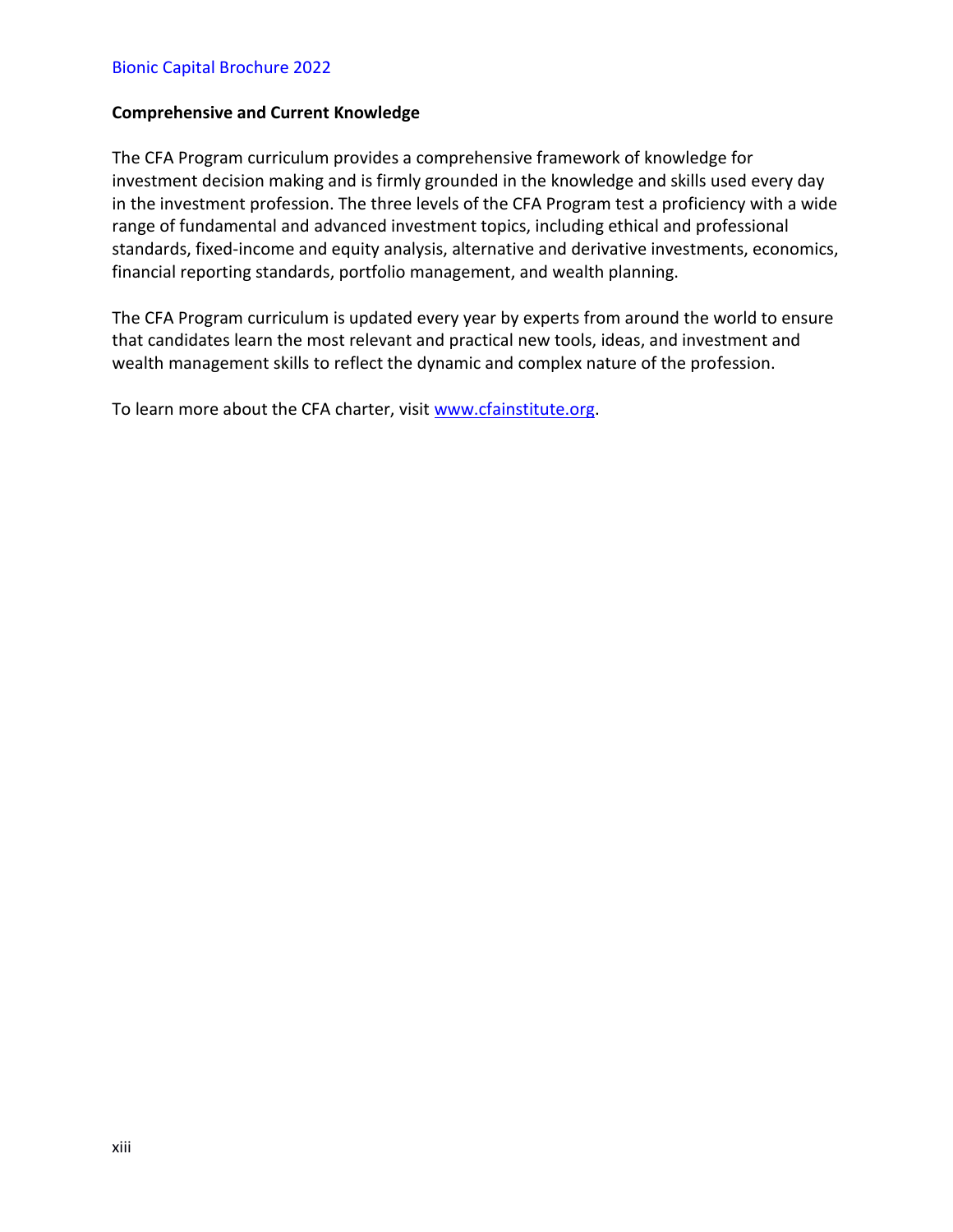# **Brochure Supplement - ADV Part 2B**

**Supervised Persons** 

Dean Erickson

# **Bionic Capital LLC**

7901 4th St N Suite 300 St. Petersburg, FL 33702 (321) 574-8052

April 11, 2022

This Brochure Supplement provides information about Dean Erickson that supplements the Bionic Capital Brochure and is herein incorporated. Please contact Dean Erickson, CFA, Manager and CEO, at the above phone number if you have any questions about the contents of this supplement or company Brochure.

Additional information about Dean Erickson is available on the SEC's website at [www.adviserinfo.sec.gov.](http://www.adviserinfo.sec.gov/)